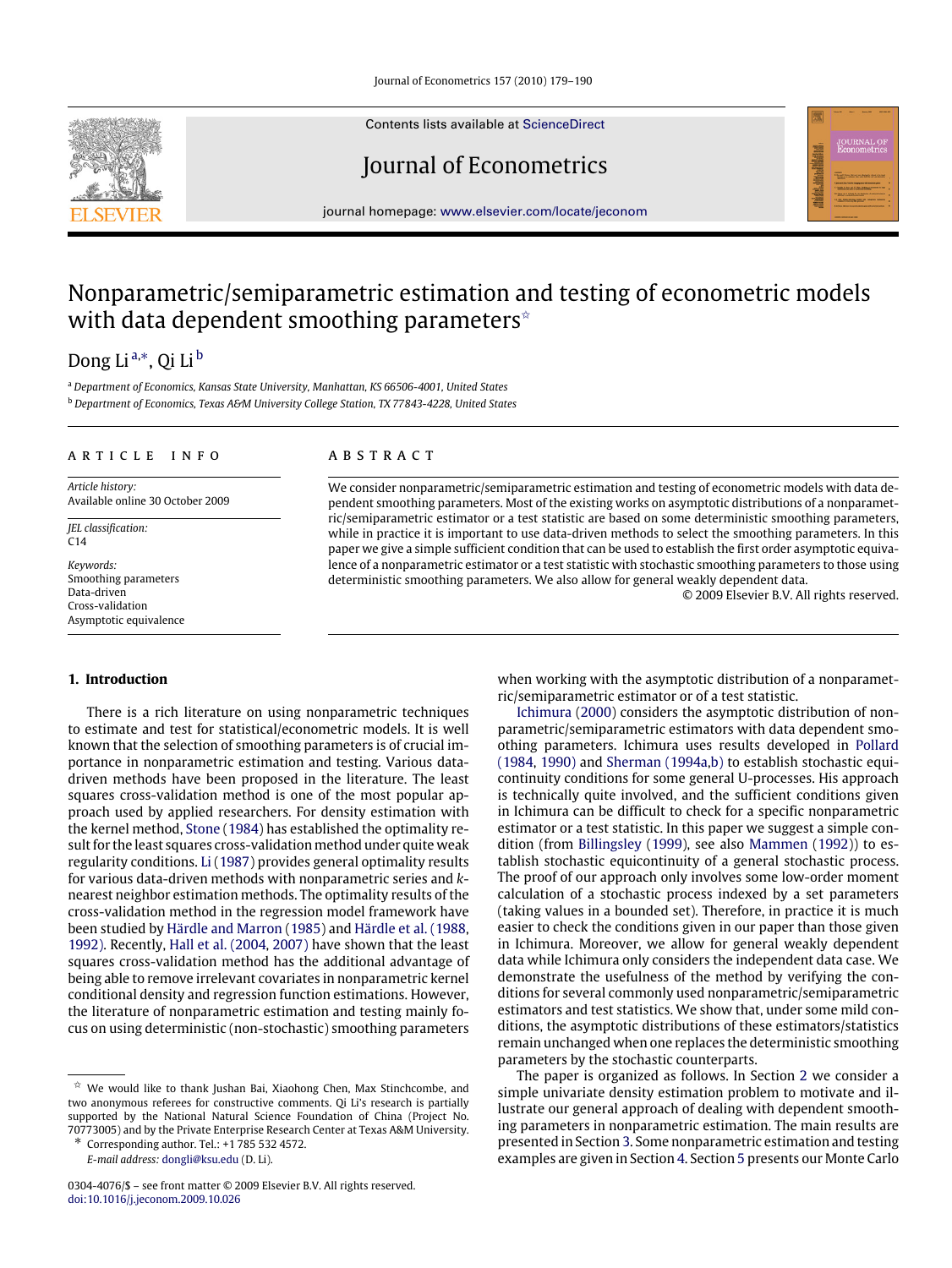simulations. Section [6](#page--1-17) concludes the paper. The [Appendix](#page--1-18) provides the omitted proofs of Section [3.](#page--1-14)

### <span id="page-1-0"></span>**2. Description of the approach**

**Example 2.1** (*Density Estimation: A Motivating Example*)**.** As in [Ichimura](#page--1-7) [\(2000\)](#page--1-7), we use the simple univariate kernel density estimator as a motivating example to describe our approach. Let  $X_1, \ldots, X_n$  be a strictly stationary  $\rho$ , or  $\beta$ , or  $\alpha$  mixing data set (which of course includes i.i.d data as a special case) with density function  $f(x)$  ( $x \in R$ ), let

$$
\hat{f}(x,h) = \frac{1}{nh} \sum_{t=1}^{n} k\left(\frac{x_t - x}{h}\right)
$$

be the kernel estimator of  $f(x)$ , where  $k(\cdot)$  is a non-negative, bounded symmetric second order kernel function, and *h* is the smoothing parameter.

Let  $h^0 = h_n^0$  be a deterministic sequence that converges to zero. For example, if we choose  $h^0 = b^0 n^{-1/5}$  for some positive constant  $b^0$ , it is well established that

$$
\hat{\Delta}(x, h^0) \stackrel{\text{def}}{=} (nh^0)^{1/2} [\hat{f}(x, h^0) - f(x) - B(x)(h^0)^2] \to N(0, V(x))
$$
  
in distribution, (2.1)

where  $B(x) = \frac{k_2}{2} \frac{d^2 f(x)}{dx^2}$ ,  $V(x) = k f(x)$ ,  $\kappa_2 = \int k(v) v^2 dv$ , and  $\kappa = \int k(v)^2 dv.$ 

Define  $m(x, h) = E[\hat{f}(x, h)] - f(x)$ , which is the bias term in estimating  $f(x)$ . Usually, [\(2.1\)](#page-1-1) is established by first decomposing it into variance and bias terms defined by

$$
\hat{\Delta}_1(x, h) = (nh)^{1/2} [\hat{f}(x, h) - E\hat{f}(x, h)], \n\hat{\Delta}_2(x, h) = (nh)^{1/2} [m(x, h) - B(x)h^2].
$$
\n(2.2)

Then we have

$$
\hat{\Delta}(x, h^0) = \hat{\Delta}_1(x, h^0) + \hat{\Delta}_2(x, h^0).
$$
 (2.3)

The bias term is relatively easy to handle since it is nonstochastic. It is straightforward to show that  $\hat{\varDelta}_2(\textit{x},\textit{h}^0) \,=\, o(1)$  as follows.

$$
\hat{\Delta}_2(x, h^0) = (nh^0)^{1/2} [m(x, h^0) - B(x)(h^0)^2]
$$
  
= O((nh^0)^{1/2} (h^0)^3) = o(1), (2.4)

because  $m(x, h^0) - B(x)(h^0)^2 = E[\hat{f}(x, h^0)] - f(x) - B(x)(h^0)^2 =$  $O((h^0)^3)$  by a simple Taylor expansion argument provided that $f(x)$ is three-times differentiable and that its third order derivative is continuous and bounded at an interval containing *x* as an interior point. The  $o(1)$  result follows from the fact that  $h^{\vec{0}} \sim n^{-1/5}.$ 

 $\hat{\Delta}_1(x, h^0)$  has zero mean and an asymptotic variance  $V(x)$ . By utilizing Lyapounov's Central Limit Theorem, one can show that

$$
\hat{\Delta}_1(x, h^0) \to N(0, V(x)) \quad \text{in distribution.} \tag{2.5}
$$

The asymptotic normality of  $\hat{\varDelta}(\mathsf{x},\mathsf{h}^0)$  stated in [\(2.1\)](#page-1-1) follows directly from [\(2.4\)](#page-1-2) and [\(2.5\).](#page-1-3)

Next, consider a stochastic smoothing parameter *<sup>h</sup>*ˆ with  $\hat{h}/h^0\,\stackrel{p}{\to}\,$  1. This would be the case if  $\hat{h}$  is the least squares crossvalidation selected smoothing parameter which minimizes a sample analog of  $\int [\hat{f}(x, \hat{h}) - f(x)]^2 dx$ , and  $h^0$  is the deterministic smoothing parameter that minimizes the leading term of the integrated mean squares error:  $\int E[\hat{f}(x, h) - f(x)]^2 dx$ . Then under the assumption that  $f(x)$  has a non-vanishing second derivative function, we know that  $h^0 = b^0 n^{-1/5}$  for some finite positive constant  $b^0$ , and that  $\hat{h}/h^0 - 1 = o_p(1)$  (e.g., [Stone](#page--1-0) [\(1984\)](#page--1-0)).

We want to establish the asymptotic distribution of  $\hat{f}(x, \hat{h})$ . If one can show that  $\hat{\Delta}(x, \hat{h}) - \hat{\Delta}(x, h^0) = o_p(1)$ , then  $\hat{\Delta}(x, \hat{h})$  and  $\hat{\Delta}(x, h^0)$  have the same asymptotic distribution, and by [\(2.1\)](#page-1-1) we know that  $\hat{\Delta}(x, \hat{h}) \stackrel{d}{\rightarrow} N(0, V(x)).$ 

To show that  $\hat{\Delta}(x, \hat{h}) - \hat{\Delta}(x, h^0) = o_p(1)$ , we use [\(2.3\)](#page-1-4) to decompose  $\hat{\Delta}(x, \hat{h}) - \hat{\Delta}(x, h^0)$  into two parts (with  $h^0 = b^0 n^{-1/5}$  and  $\hat{h}/h^0 \stackrel{p}{\rightarrow} 1$ ).

<span id="page-1-7"></span>
$$
\hat{\Delta}(x,\hat{h}) - \hat{\Delta}(x,h^0) = [\hat{\Delta}_1(x,\hat{h}) - \hat{\Delta}_1(x,h^0)] + [\hat{\Delta}_2(x,\hat{h}) - \hat{\Delta}_2(x,h^0)].
$$
\n(2.6)

Asymptotic equivalence between  $\hat{\varDelta}(\mathsf{x}, \hat{h})$  and  $\hat{\varDelta}(\mathsf{x}, h^0)$  follows if one can show that  $\hat{\Delta}_l(x, \hat{h}) - \hat{\Delta}_l(x, h^0) = o_p(1)$  for  $l = 1, 2$ .

We write  $\hat{h} = \hat{b}n^{-1/5}$ , then  $\hat{h}/h^0 \stackrel{p}{\rightarrow} 1$  is equivalent to  $\hat{b}/b^0 \stackrel{p}{\rightarrow} 1$ . Define  $B = [B_1, B_2]$  with  $0 < B_1 < b^0 < B_2 < \infty$  (*B* is a bounded set that contains  $b^0$  as an interior point), and

$$
I_{n,1}(b) = \hat{\Delta}_1(x, h)|_{h = bn^{-1/5}} \quad \text{with } b \in B. \tag{2.7}
$$

*I*<sup>*n*</sup>,1(*b*) is a stochastic process indexed by *b* ∈ *B*. We will show in the next section that a sufficient condition for  $\hat{\Delta}_1(x, \hat{h})$  –  $\hat{\Delta}_1(x, h^0) = o_p(1)$  is that

<span id="page-1-1"></span>
$$
E\{[I_{n,1}(b') - I_{n,1}(b)]^2\} \le C(b'-b)^2
$$
\n(2.8)

for all  $b, b' \in B$ , where *C* is a finite positive constant. Note that [\(2.8\)](#page-1-5) is quite easy to establish as it only involves a second moment calculation of  $I_{n,1}(b)$ .

<span id="page-1-5"></span>Similarly, define

$$
I_{n,2}(b) = \hat{\Delta}_2(x, h)|_{h = bn^{-1/5}} \quad \text{with } b \in B.
$$
 (2.9)

In the [Appendix](#page--1-18) we show that a sufficient condition for  $\hat{\varDelta}_2(\mathsf{x}, \hat{h})$  $-\hat{\Delta}_2(x, h^0) = o_p(1)$  is that

<span id="page-1-6"></span>
$$
\sup_{b \in B} |I_{n,2}(b)| = o(1). \tag{2.10}
$$

<span id="page-1-4"></span>Eq. [\(2.10\)](#page-1-6) is also very easy to verify because  $I_{n,2}(b)$  is nonstochastic. Assuming that  $f(x)$  has a continuous and bounded third derivative, by Taylor series expansion we have  $|I_{n,2}(b)| =$  $|\hat{\Delta}_2(x, h)|_{h\equiv bn^{-1/5}}$  =  $O((nh)^{1/2}h^3)$  =  $o(1)$  uniformly in *b* ∈ *B*  $(h = bn^{-1/5}, b ∈ B)$ . Hence,  $(2.10)$  holds.

<span id="page-1-2"></span>Therefore, [\(2.10\)](#page-1-6) implies that  $\Delta_2(x, \hat{h}) = \Delta_2(x, h^0) + o_p(1) =$  $o_p(1)$ . In the [Appendix](#page--1-18) we also show that [\(2.8\)](#page-1-5) holds true provided that *k*(·) satisfies a Lipchitz condition: |*k*(*u*)−*k*(v)| ≤ ζ (v)|*u*−v|, where  $\zeta(v)$  is a bounded function and that  $\int \zeta(v)v^2 dv$  is finite. Consequently by [\(2.6\),](#page-1-7) [\(2.8\)](#page-1-5) and [\(2.10\),](#page-1-6) we have  $\hat{\Delta}(x, \hat{h}) = \hat{\Delta}(x, h^0)$  $+ o_p(1)$ . Hence, by [\(2.1\)](#page-1-1) we know that,

$$
\hat{\Delta}(x,\hat{h}) = (n\hat{h})^{1/2} \left[ \hat{f}(x) - f(x) - B(x)\hat{h}^2 \right] \to N(0, V(x))
$$
  
in distribution. (2.11)

<span id="page-1-3"></span>We now provide the intuition as why one should expect that [\(2.8\)](#page-1-5) and [\(2.10\)](#page-1-6) imply  $\Delta_l(x, \hat{h}) - \Delta_l(x, h^0) = o_p(1)$  for  $l = 1, 2$ . By Theorem 13.5 of [Billingsley](#page--1-12) [\(1999,](#page--1-12) p.142), or Theorem 15.6 of [Billingsley](#page--1-19) [\(1968,](#page--1-19) p.128), (see also [Ossiander](#page--1-20) [\(1987\)](#page--1-20), and [Bai](#page--1-21) [\(1994,](#page--1-21) [1996\)\)](#page--1-22), we know that [\(2.8\)](#page-1-5) implies that the stochastic process  $\Delta_1(x,.)$  is tight and stochastically equicontinuous for  $b \in B$ . That is, for any  $\epsilon > 0$ ,

<span id="page-1-8"></span>
$$
\lim_{n \to \infty} \lim_{\delta \to 0} Pr \left[ \sup_{b, b' \in B; |b' - b| < \delta} |I_{n, 1}(x, b') - I_{n, 1}(x, b)| > \epsilon \right]
$$
  
= 0. (2.12)

Eq. [\(2.12\)](#page-1-8) implies that  $I_{n,1}(\hat{b}) - I_{n,1}(b^0) = o_p(1)$  conditional on  $\hat{b}$  ∈ *B*. Also, the condition that  $\hat{b} - b^0 = o_p(1)$  ensures that